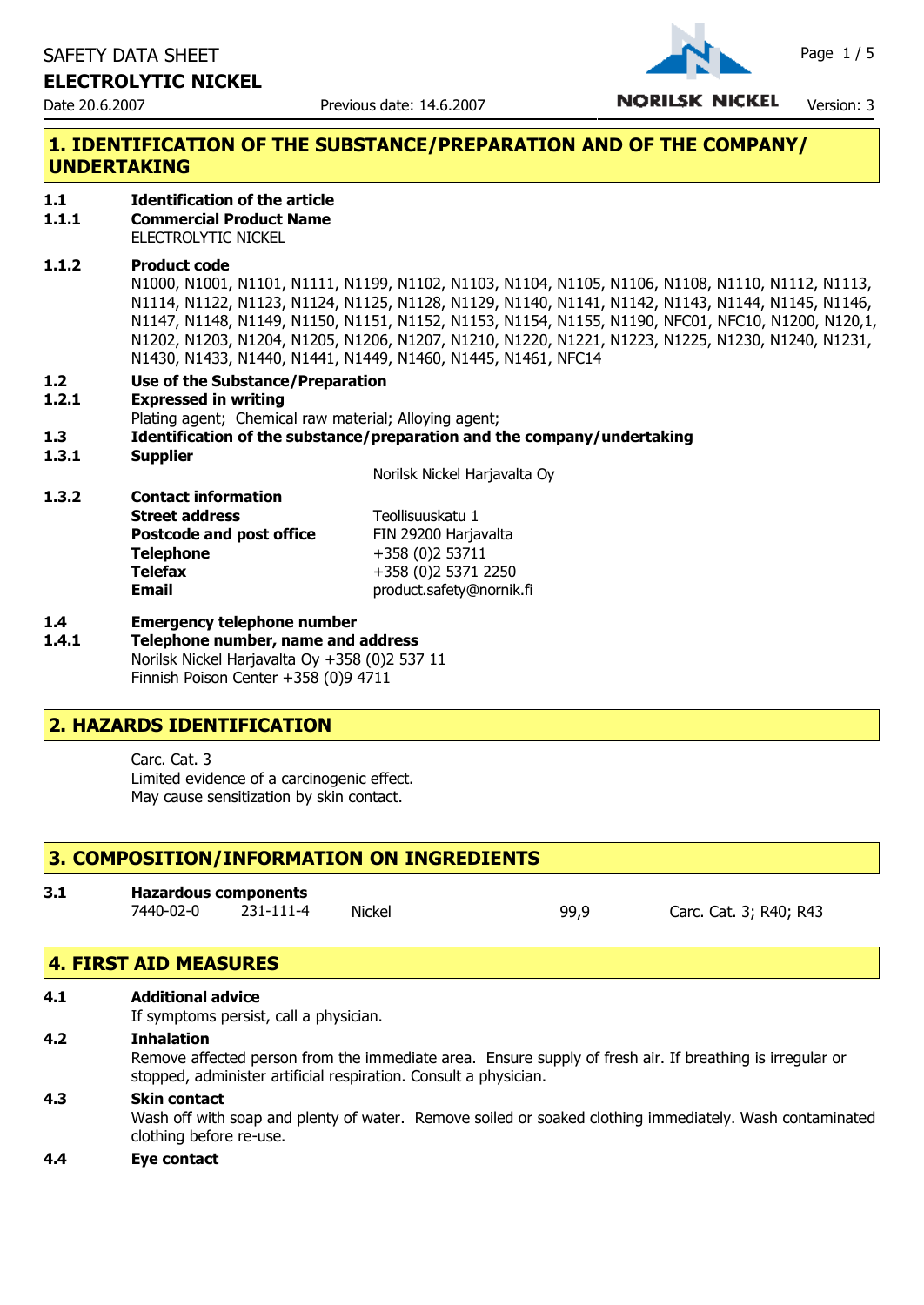## **ELECTROLYTIC NICKEL**

Date 20.6.2007 **Previous date: 14.6.2007 NORILSK NICKEL** Version: 3

Rinse immediately with plenty of water, also under the eyelids, for at least 15 minutes. If eye irritation persists, consult a specialist.

## **4.5 Ingestion**

Rinse mouth. Consult a physician.

## **5. FIRE-FIGHTING MEASURES**

#### **5.1 Suitable extinguishing media**

The product itself does not burn. Use extinguishing measures that are appropriate to local circumstances and the surrounding environment e.g.: Dry powder; Carbon dioxide (CO2); Water spray jet; Foam;

## **6. ACCIDENTAL RELEASE MEASURES**

#### **6.1 Personal precautions**

Refer to protective measures listed in sections 7 and 8.Avoid contact with skin, eyes and clothing. Ensure adequate ventilation.

**6.2 Environmental precautions** Do not discharge into the drains/surface waters/groundwater.

## **6.3 Methods for cleaning up** Pick up mechanically. Send in suitable containers for recovery or disposal. (Section 13)

# **7. HANDLING AND STORAGE**

#### **7.1 Handling**

Take note of Directive 98/24/EC on the protection of the health and safety of workers from the risks related to chemical agents at work.

Safe handling advice

Avoid contact with skin, eyes and clothing. If workplace exposure limits are exceeded, respiratory protection approved for this particular job must be worn.

Technical measures/Precautions

Provide good ventilation of working area (local exhaust ventilation if necessary).

#### **7.2 Storage**

Always keep in containers of same material as the original one. Keep containers tightly closed in a dry, cool and well-ventilated place.

## **8. EXPOSURE CONTROLS / PERSONAL PROTECTION**

#### **8.1 Exposure Limit Values**

#### **8.1.1 National occupational exposure limits**

Metallic nickel

Maximum Exposure Limit: 0,5 mg/m3 UK Workplace Exposure Limits

#### **8.2 Exposure controls**

#### **8.2.1 Occupational exposure controls**

Avoid contact with skin and eyes. Do not breathe dust. Avoid repeated exposure. Wear suitable protective equipment. Ensure that eyewash stations and safety showers are close to the workstation location. Remove soiled or soaked clothing immediately. Clean skin thoroughly after work. At work do not eat, drink, smoke or take drugs. Keep away from food, drink and animal feedingstuffs. Keep working clothes separately.

#### **8.2.1.1 Respiratory protection**

Use a respirator with filter model P3 (DIN 3181).

#### **8.2.1.2 Hand protection**

Protective gloves: Leather;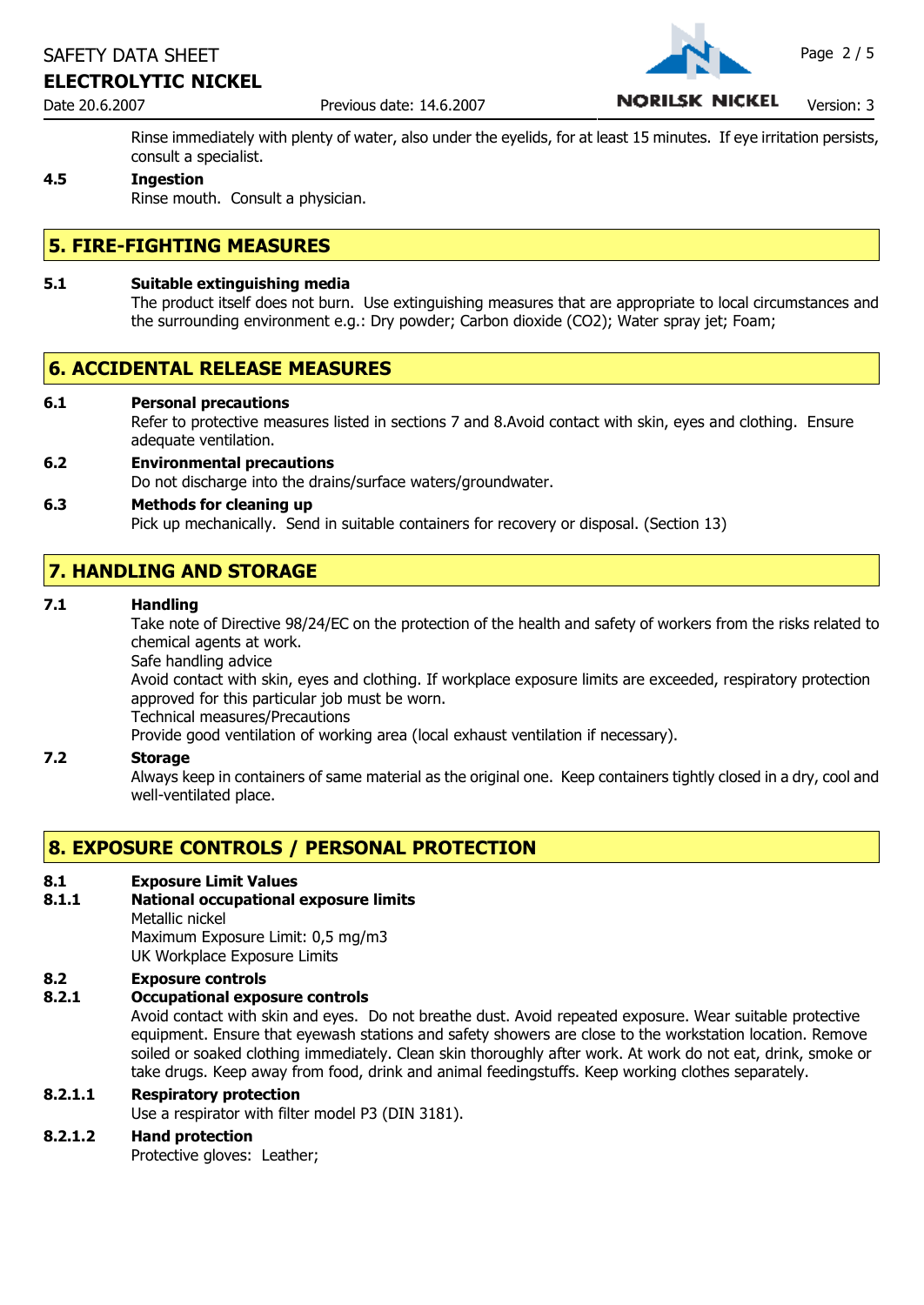## **ELECTROLYTIC NICKEL**



Date 20.6.2007 **Previous date: 14.6.2007 NORILSK NICKEL** Version: 3

## **8.2.1.3 Eye protection** Face-shield; **8.2.1.4 Skin and body protection** Clothing as usual in the chemical industry.

**8.2.2 Environmental exposure controls** The employer shall fulfill requirements of IPPC Directive.

## **9. PHYSICAL AND CHEMICAL PROPERTIES**

| 9.1     | <b>General Information (appearance, odour)</b><br>Appearance: Solid<br>Colour: Silver<br>Odour: Odourless |                    |
|---------|-----------------------------------------------------------------------------------------------------------|--------------------|
| 9.2     | <b>Important Health Safety and Environmental Information</b>                                              |                    |
| 9.2.1   | рH                                                                                                        | No data available. |
| 9.2.2   | <b>Boiling point/range</b>                                                                                | 2837 °C            |
| 9.2.3   | <b>Flash point</b>                                                                                        | No data available. |
| 9.2.4   | Flammability (solid, gas)                                                                                 | No data available. |
| 9.2.5   | <b>Explosive properties</b>                                                                               |                    |
| 9.2.5.1 | <b>Lower explosion limit</b>                                                                              | No data available. |
| 9.2.5.2 | <b>Upper explosion limit</b>                                                                              | No data available. |
| 9.2.6   | <b>Oxidising properties</b>                                                                               | No data available. |
| 9.2.7   | <b>Vapour pressure</b>                                                                                    | No data available. |
| 9.2.8   | <b>Relative density</b>                                                                                   | $8,9$ g/cm3        |
| 9.2.9   | <b>Solubility</b>                                                                                         |                    |
| 9.2.9.1 | <b>Water solubility</b>                                                                                   | Insoluble          |
| 9.2.9.2 | Fat solubility (solvent - oil to be specified)                                                            | No data available. |
| 9.2.10  | Partition coefficient (n-octanol/water)                                                                   | No data available. |
| 9.2.11  | <b>Viscosity</b>                                                                                          | No data available. |
| 9.2.12  | <b>Vapour density</b>                                                                                     | No data available. |
| 9.2.13  | <b>Evaporation rate</b>                                                                                   | No data available. |
| 9.3     | Other data                                                                                                |                    |
|         | Melting point/range: 1455 °C                                                                              |                    |

# **10. STABILITY AND REACTIVITY**

| 10.2 | <b>Materials to avoid</b>                                                       |  |
|------|---------------------------------------------------------------------------------|--|
|      | Oxidizing agents; Reacts with acids to form flammable/explosive hydrogen gases. |  |

**10.3 Hazardous decomposition products** Metallic oxides;

# **11. TOXICOLOGICAL INFORMATION**

- **11.1 Acute toxicity** LD50/oral/rat  $=$  5g/kg
- **11.2 Primary irritation** No data available.

## **11.3 Sensitisation**

May cause sensitisation by skin contact. Repeated or prolonged skin contact may cause allergic reactions with susceptible persons.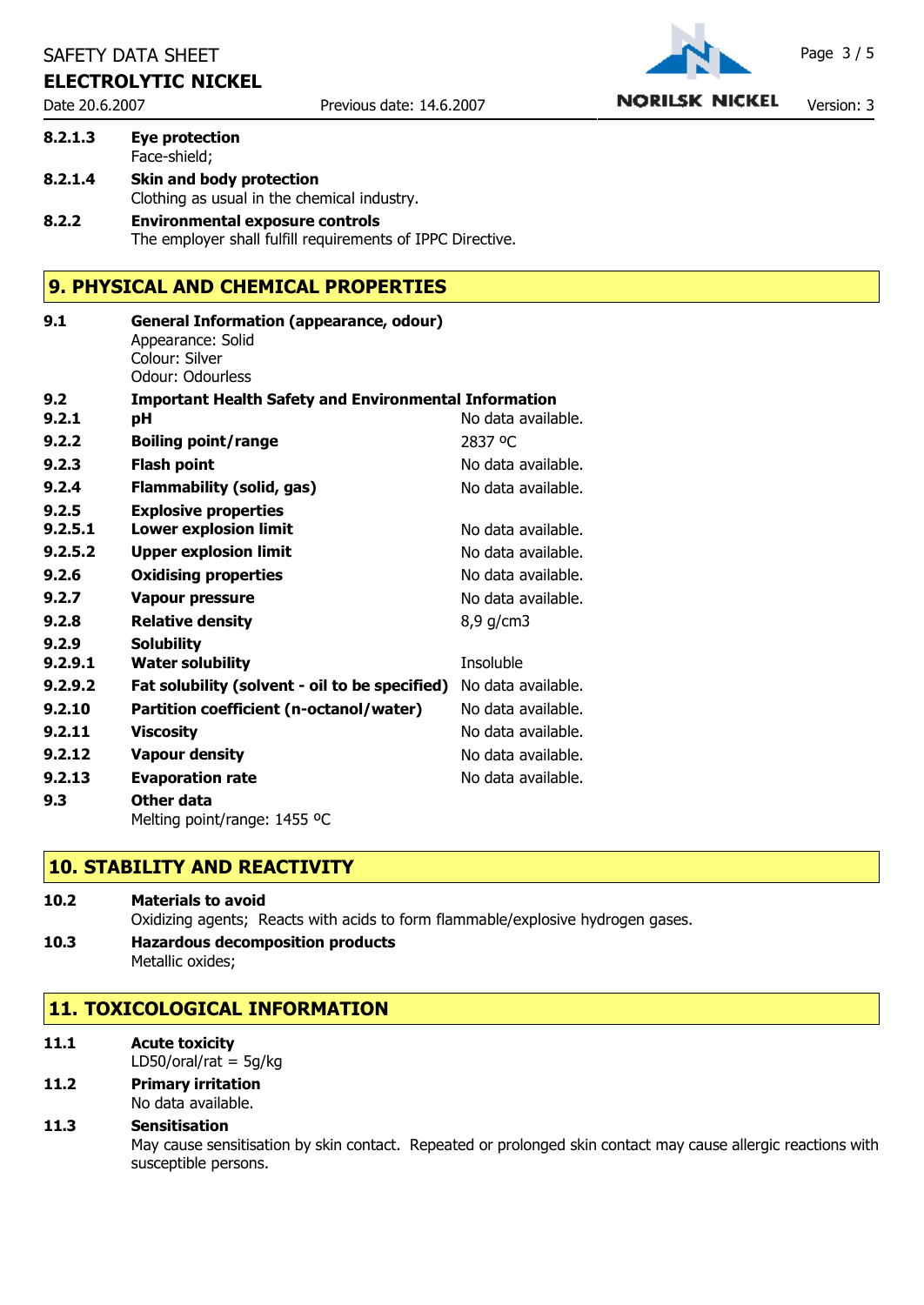## **ELECTROLYTIC NICKEL**

Date 20.6.2007 **Previous date: 14.6.2007 NORILSK NICKEL** Version: 3

| 11.4 | Subacute, subchronic and prolonged toxicity |  |
|------|---------------------------------------------|--|
|      | Carc. Cat. 3                                |  |
| 11.5 | <b>Human experience</b>                     |  |
|      | No data available.                          |  |

**11.6 Other information of acute toxicity** No data available.

# **12. ECOLOGICAL INFORMATION**

| 12.1<br>12.1.1 | <b>Ecotoxicity</b><br><b>Aquatic toxicity</b>                                                                              |
|----------------|----------------------------------------------------------------------------------------------------------------------------|
|                | EC50/48h/Salmo gairdneri: 17,1 mg/l<br>LC50/21d/Daphnia magna: 0,13 mg/l<br>EC50/96h/Selenastrum capricornutum: 0,012 mg/l |
| 12.1.2         | <b>Toxicity to other organisms</b><br>No data available.                                                                   |
| 12.2           | Mobility<br>No data available.                                                                                             |
| 12.3<br>12.3.1 | <b>Persistence and degradability</b><br><b>Biodegradation</b><br>No data available.                                        |

- **12.3.2 Chemical degradation** No data available.
- **12.4 Bioaccumulative potential** No data available.

## **13. DISPOSAL CONSIDERATIONS**

Council Directive 91/689/EEC on hazardous waste. EWC Waste code 060499 - wastes not otherwise spesified The listed waste code numbers, according to the European Waste Catalogue (EWC), are to be understood as a recommendation (2000/532/EC).

#### **13.1 Contaminated packaging** Contaminated packaging should be emptied as far as possible. Packaging that cannot be cleaned should be disposed as special waste in compliance with local and national regulations.

#### **13.2 Waste from residues / unused products** Contact manufacturer. Dispose of as special waste in compliance with local and national regulations.

# **14. TRANSPORT INFORMATION**

## **Further information**

The product does not constitute a hazardous substance in national / international road, rail, sea and air transport.

# **15. REGULATORY INFORMATION**

Labelling according to Directive 67/548/EEC and 1999/45/EC: Limited labelling information is permitted according to Article 12 of EC-Directive1999/45/EC.

- **15.1 Information on the warning label**
- **15.1 EC Label**

-

**15.1.1 Letter code of the warning symbol and indications of danger for the preparation**